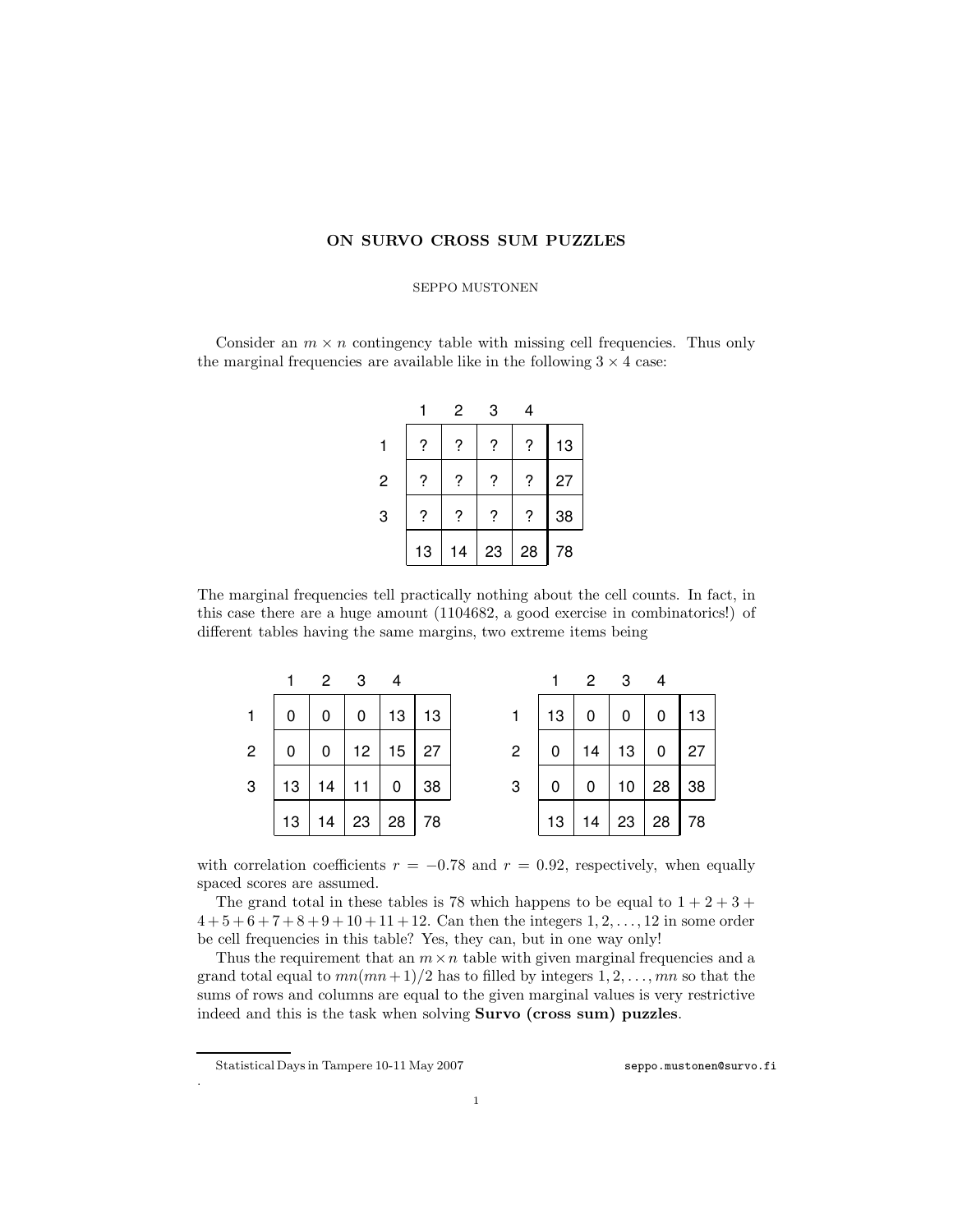A Survo puzzle with only marginal sums given and no cell frequencies available is called an open Survo puzzle.

On the other hand, it is easy to create, for example,  $3 \times 4$  tables with 'cell counts'  $1, 2, \ldots, 12$  in some order. There are altogether  $12! = 479001600$  such tables but only 83952 (0.0175 per cent) of them presented as open Survo puzzles have a unique solution. Of these 83952 tables only  $83952/(3! \cdot 4!) = 583$  are essentially different when tables obtained from each other by row and column permutations are considered similar.

For example, the open  $3 \times 3$  Survo puzzle (displayed in standard notation with letters as column headers)

|   | Α  | В  | С  |    |
|---|----|----|----|----|
|   |    |    |    | 12 |
| 2 |    |    |    | 17 |
| 3 |    |    |    | 16 |
|   | 14 | 15 | 16 |    |

has 26 different solutions but if the number  $(C1=2)$  in the right upper corner is given,

|                | Α  | B  | С              |    |
|----------------|----|----|----------------|----|
|                |    |    | $\overline{c}$ | 12 |
| $\overline{c}$ |    |    |                | 17 |
| 3              |    |    |                | 16 |
|                | 14 | 15 | 16             |    |

the solution becomes unique.

From April 2006 I have presented Survo puzzles for various dimensions  $m, n$ and often (in order to guarantee uniqueness of the solution) with also some 'cell frequencies' given. Most of the problems have been published on the web page <http://www.survo.fi/puzzles> The Finnish version <http://www.survo.fi/ristikot> contains still more information. The most comprehensive papers on the topic are <http://www.survo.fi/papers/puzzles.pdf> (in English), <http://www.survo.fi/papers/ristikot.pdf> (in Finnish).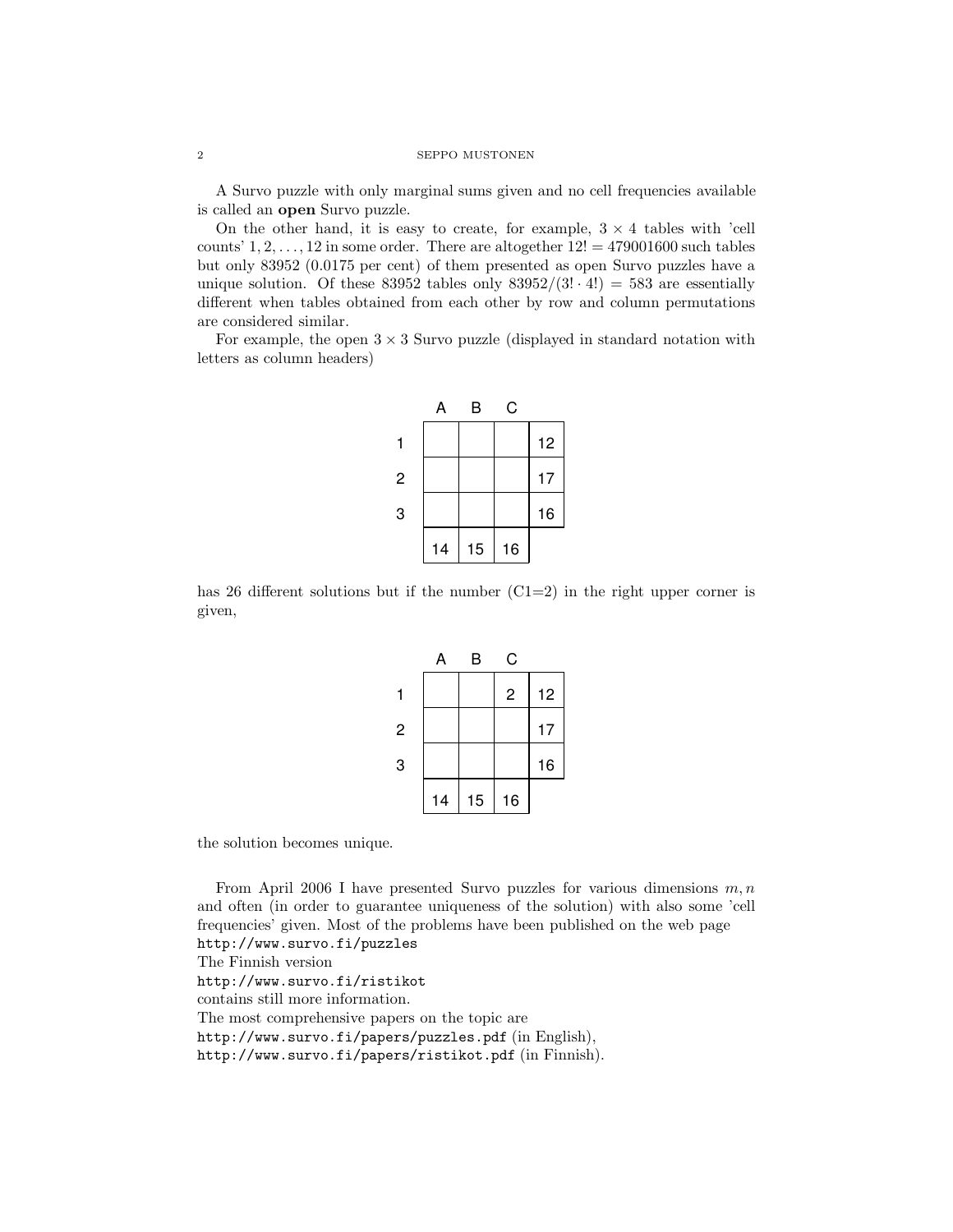The degree of difficulty  $(MD)$  in Survo puzzles may vary from easy (suitable e.g. for teaching of arithmetics and plain reasoning) like this one  $(MD = 0)$ 

|                | А  | В  | С              | D  |    |
|----------------|----|----|----------------|----|----|
|                |    |    |                |    | 23 |
| $\overline{2}$ | 10 |    | $\overline{c}$ |    | 31 |
| 3              |    | 4  |                | 6  | 24 |
|                | 21 | 12 | 22             | 23 |    |

to very hard or almost impossible (without using a computer) like this  $4 \times 5$  open Survo puzzle  $(MD = 7000)$ 



Larger cases are really difficult to solve. For example, as far as I know, nobody knows the number of essentially different 5×5, uniquely solvable open Survo puzzles. For the  $4\times 4$  case, the corresponding number is 5327 according to enumeration made by Petteri Kaski.

The measure of difficulty  $MD$  is based on the mean performance of the partially stochastic algorithm I programmed for finding the solution of any given Survo puzzle immediately after devising the idea of this type of a puzzle.

Although information has been distributed internationally about Survo puzzles from the very beginning, no signs of a systematic study related to similar problems elsewhere have been reported.

Most people are solving Survo puzzles by just trial and error and if one is lucky enough, the solution even for trickier problems may be found within an hour or two. It is usually much more demanding to solve a Survo puzzle so that at the same time one proves uniqueness of the solution. Until now, *Joonas Kauppinen*, Olli Mustonen, Risto Nieminen, Reijo Sund, and Kimmo Vehkalahti have presented good ideas for treating these problems.